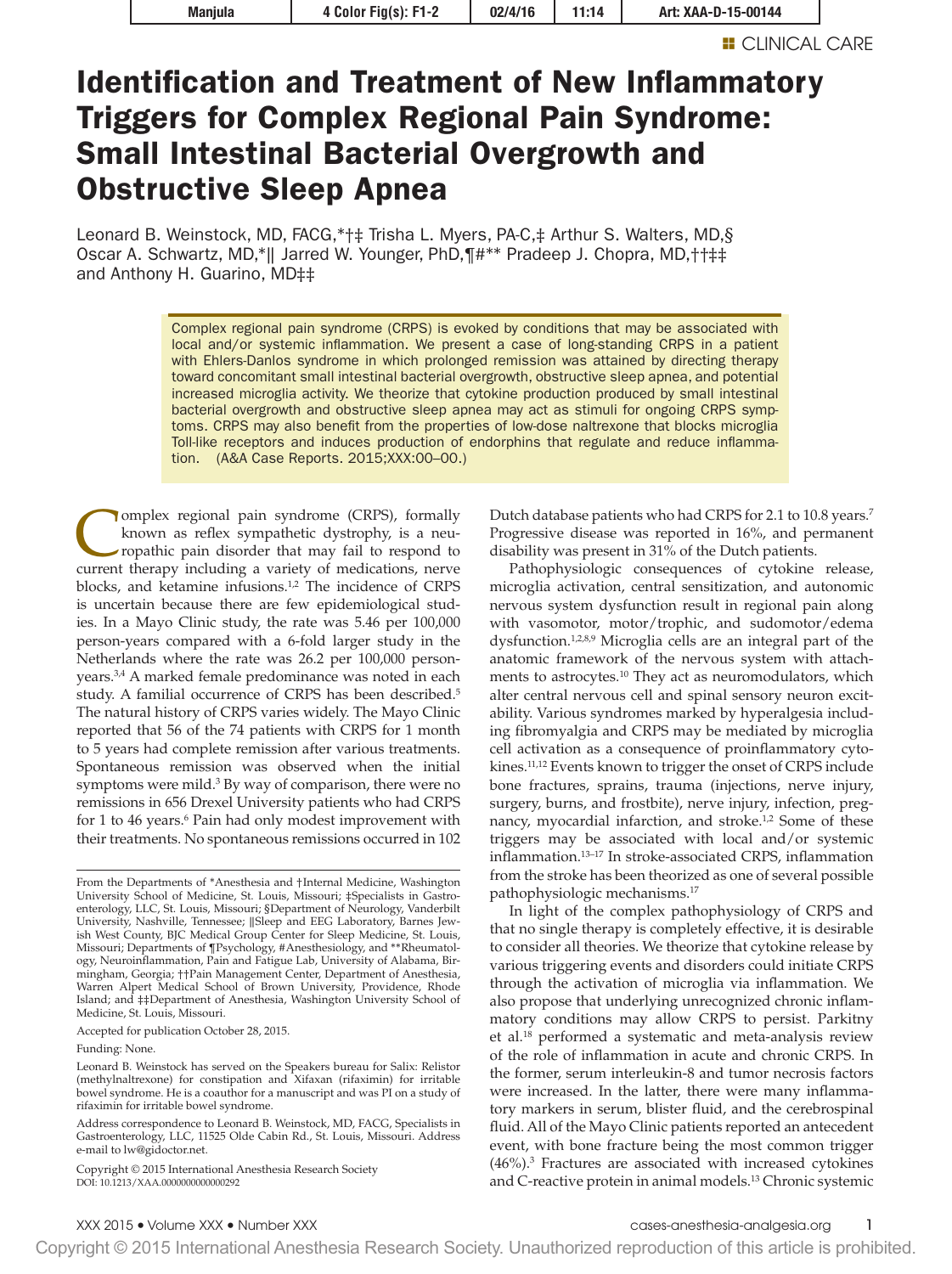inflammation has been shown to be an independent risk factor for bone fractures in humans $14$ ; thus, in this instance, a fracture that precipitates CRPS may stem from a pre-existing chronic inflammatory state.

We present a case of long-standing CRPS in a patient with Ehlers-Danlos syndrome in which prolonged remission was attained by directing therapy toward concomitant small intestinal bacterial overgrowth (SIBO), obstructive sleep apnea (OSA), and potential increased microglia activity. Written consent was obtained from the patient to publish this article.

## CASE REPORT

A 56-year-old woman had continuous severe leg pain with episodic pain in the arms and nose since May 2005. Pain first started in the right groin after a cardiac catheterization for evaluation of atypical chest pain. After 5 months, the pain had spread down her leg. Asymmetric, shiny skin with fluctuating temperature changes (up to 10°F), color change, and edema developed. The continuous leg pain worsened 2 years later when she had a spontaneous right ankle fracture. Severe skin blistering occurred beneath the cast. Mildto-moderate arm and nose pain subsequently occurred mainly in cold weather. A diagnosis of CRPS was confirmed by 4 pain management centers. The patient failed sympathetic ganglion blocks and gabapentin. Prolonged use of opioids worsened the pain.

A 45-year history of irritable bowel syndrome (IBS) was characterized by postprandial bloating, excessive and foul flatus, and diarrhea. Fatigue, anxiety, and a sleep disorder were present for several years before the onset of CRPS. A 2010 sleep laboratory polysomnography evaluation was reviewed. This had been performed to evaluate snoring, daytime hypersomnolence, morning headaches, and awakening with gasping for breath. The apnea–hypopnea index was 15 with a respiratory disturbance index of 58 (documentation of desaturation was not available). In 2010, implementation of nasal mask continuous positive airway pressure (CPAP) at 12 cm H<sub>2</sub>O was performed. Despite the CPAP use, symptoms of sleep apnea continued, and intolerance of the device resulted in reduction of CPAP use. Periodic use of alprazolam, bupropion, and nortriptyline increased the depth of sleep and reduced anxiety but did not improve fatigue and sleep apnea symptoms.

In October 2013, the patient returned for a second evaluation for atypical chest pain and fatigue. The sleep medicine clinic was asked to consult again. The gastroenterology clinic was consulted for the first time. Her arterial blood pressure was 130/80mm Hg and heart rate was 80 beats per minute. Her body mass index was 29.3kg/m2 . There was diffuse mild abdominal tenderness. Edema, blue discoloration, and tenderness were present in the right leg (Fig. 1). She exhibited joint hypermobility with the Ehlers-Danlos syndrome and Beighton joint flexibility score of 8 of 9. The patient met 3 major criteria and 5 minor Villefranche criteria diagnostic for the hypermobility type of Ehlers-Danlos syndrome.19 This diagnosis was supported by her family history in which 3 generations had many features of Ehlers-Danlos syndrome. Her C-reactive protein was increased at 3.9mg/L (normal range, 1.0–3.0mg/L). A hiatus hernia was diagnosed by endoscopy. SIBO was diagnosed by a



Figure 1. October 2013: asymmetric edema and discoloration in the right leg.

lactulose breath test. A repeat sleep laboratory evaluation was performed, and bilevel positive airway pressure (BiPAP) titration was completed with optimal settings of 15/11 with a nasal mask. Rifaximin was given for SIBO  $(1650 \,\text{mg}/\text{d}/2 \,\text{week})$ , and long-term low-dose naltrexone (LDN; 4.5mg/d) was prescribed based on the success in a previous publication.<sup>20</sup>

At the 1-month gastroenterology clinic visit, she reported a marked improvement in her leg and bowel symptoms. LDN was continued long term. At the 3-month sleep medicine clinic visit, interrogation of the sleep apnea device over 90 days revealed 82% use >4 hours with 6 hours average use per night. At a 16-month gastroenterology clinic visit, she returned with reports of 1 month of bloating, fatigue, and episodic minor attacks of pain in the arms and nose in cold weather. Inadequate treatment of sleep apnea was suspected because the patient revealed she would often have nightmares, and in the morning, she would find her BiPAP device on the floor. There was mild diffuse abdominal tenderness. Complete remission of CRPS was noted in her right leg (Fig. 2). LDN was continued, and 3 therapies were added: (1) rifaximin (1650mg/d for 1 month) to retreat SIBO; (2) erythromycin (50mg/night long term, which acts as motilin-like hormone to stimulate the small intestinal migrating motor complex, which reduces SIBO relapse)<sup>20</sup>; and (3) clonazepam (1mg/night) to reduce nightmares and reduce the urge to remove the BiPAP device. At the 6-month sleep medicine clinic visit, interrogation of the BiPAP device over 30 days documented improvement to 100% use >4 hours with >7 hours average use per night. Multiple communications over the following 9 months revealed that there had been rapid and sustained remission of all CRPS pain, bowel symptoms, and fatigue.

2 cases-anesthesia-analgesia.org A & A CASE REPORTS

Copyright © 2015 International Anesthesia Research Society. Unauthorized reproduction of this article is prohibited.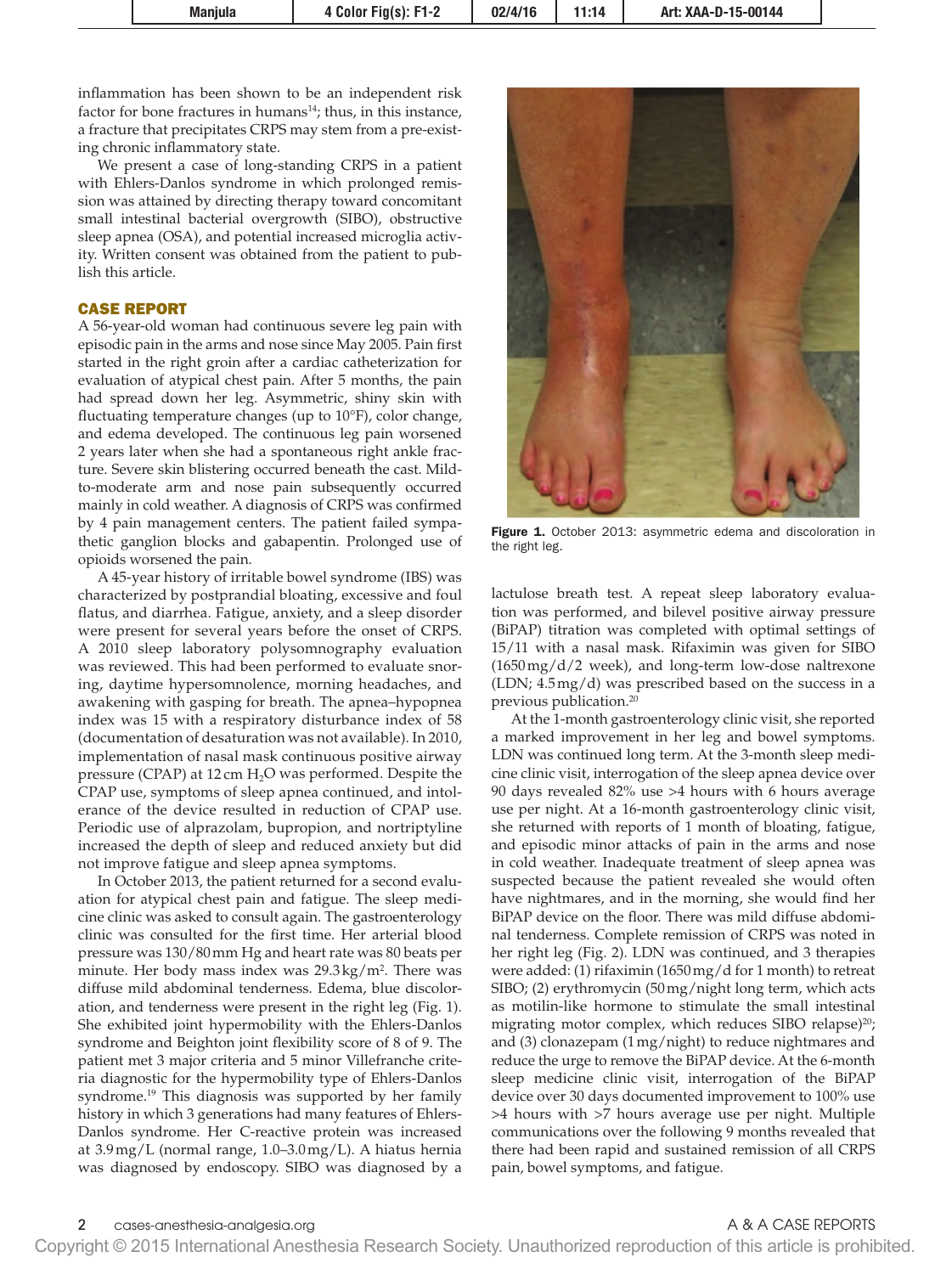

Figure 2. December 2014: signs of complex regional pain syndrome have resolved. The scar from ankle surgery is better visualized.

### **DISCUSSION**

In this case, remission of CRPS was attained by directing therapy toward SIBO, OSA, and potential increased microglia activity. We theorize that cytokine production including tumor necrosis factor produced by  $SHBO<sup>21</sup>$  and  $OSA<sup>22</sup>$  may act as stimuli for ongoing CRPS symptoms. Experimental therapy of unregulated inflammation and microglia activation using LDN has been reported in pain disorders including 2 cases of CRPS.11,20

Systemic pain disorders have been reported in association with SIBO, and thus, this inflammatory state may also play an additional role in CRPS in a patient who has the appropriate phenotypic risk and/or had one of the classic initial inciting triggering events (as was seen in this patient). Pain disorders associated with SIBO include IBS with diarrhea predominance (IBS-d), fibromyalgia, restless legs syndrome, interstitial cystitis, and chronic prostatitis.<sup>21</sup> Finally, inflammation and immune disorders in general have been observed to be present in 95% of the 38 highly associated causes, disorders, and triggering factors for secondary restless legs syndrome.<sup>23</sup>

There is a known relationship of CRPS and the gastrointestinal tract. Dysbiosis (alterations of the microbiome) and increased intestinal permeability (which is present in SIBO) have been reported in CRPS, and these 2 conditions also cause chronic systemic inflammation.24–26 IBS is common in CRPS although the relationship has hitherto not been elucidated.27 In multiple studies, SIBO was found to be present in up to 50% of IBS-d patients.21 Treatment of both SIBO and IBS with rifaximin, a nonabsorbed, gut-directed antibiotic, has been extensively studied, and use of rifaximin for IBS-d was approved by the U.S. Food and Drug Administration

in May 2015.28 Increased levels of substance P are present in IBS-d and are more pronounced in women.29 This observation might have significance because there is a bidirectional gut–brain connection between the microbiome and substance  $P^{30}$  This neuropeptide is thought to play a role in CRPS,31,32 and women are also more prone to have CRPS as previously noted. Finally, SIBO may also play a role in CRPS by means of lipopolysaccharide translocation through SIBO-induced increased intestinal permeability, which then could activate microglia activity.33

Ehlers-Danlos syndrome is a dominant inherited systemic disorder, and the incidence may be as high as 2% of the population.19 This syndrome is commonly missed in childhood, and adults may present with a unique set of problems that may leave physicians confounded as seen in our patient and her kindred. Thus, published reports of concomitant CRPS and Ehlers-Danlos syndrome are far rare.20,34 The authors of a case series with 4 patients proposed that Ehlers-Danlos syndrome contributed to CRPS via stretch injury to the nerves traversing hypermobile joints, increased fragility of nerve connective tissue, and/or nerve trauma from more frequent surgery.<sup>34</sup> Subsequently, both syndromes have been subsequently concurrently diagnosed in approximately 25% of 1 of the author's pain management practice.

Three alternative mechanisms whereby Ehlers-Danlos syndrome contributes to CRPS are proposed. Ehlers-Danlos syndrome causes OSA owing to connective tissue laxity,<sup>35</sup> and thus, subsequent chronic hypoxia-induced inflammation<sup>22</sup> may contribute to CRPS activation. This mechanism appeared to play a role in our patient because complete remission of all CRPS symptoms was not attained until sleep apnea therapy was completely optimized. Gastrointestinal symptoms are common in both CRPS and Ehlers-Danlos syndrome.27,36 In Ehlers-Danlos syndrome, SIBO and small intestinal motility changes have been reported: dilated small intestinal diameter, small bowel diverticulosis, small intestinal motility disorders, and loose connective tissue in the mesentery that allows for drooping of the small intestine to create a relative blind loop.37–40 Defective collagen synthesis, α-actin deficiency, and autonomic dysfunction are potential explanations for abnormal motility in Ehlers-Danlos syndrome.41,42 SIBO may be common in CRPS because Goebel et al.25 demonstrated that increased intestinal permeability was common in CRPS. A recent case report using long-term cephalosporin to keep CRPS in remission supports the idea that manipulation of the microbiome may play a role in CRPS therapy.43 Thus, inflammation from SIBO caused by Ehlers-Danlos syndrome may contribute to CPRS activation. Finally, the severity of CRPS may be enhanced in patients with Ehlers-Danlos syndrome owing to central hypersensitivity.<sup>44</sup>

In our patient, LDN was administered to attenuate microglia activation by blocking Toll-like receptors 2 and 4.11,20 In addition, LDN causes rebound met-enkephelin production, which then regulates systemic inflammation by regulating T- and B-cell lymphocyte response, and cytokine production, which may be important in CRPS.<sup>11</sup> This is now the third reported case in which LDN has demonstrated improvement in CRPS symptoms.20 Subsequently, 1 of the authors has

XXX 2015 • Volume XXX • Number XXX cases-anesthesia-analgesia.org 3

Copyright © 2015 International Anesthesia Research Society. Unauthorized reproduction of this article is prohibited.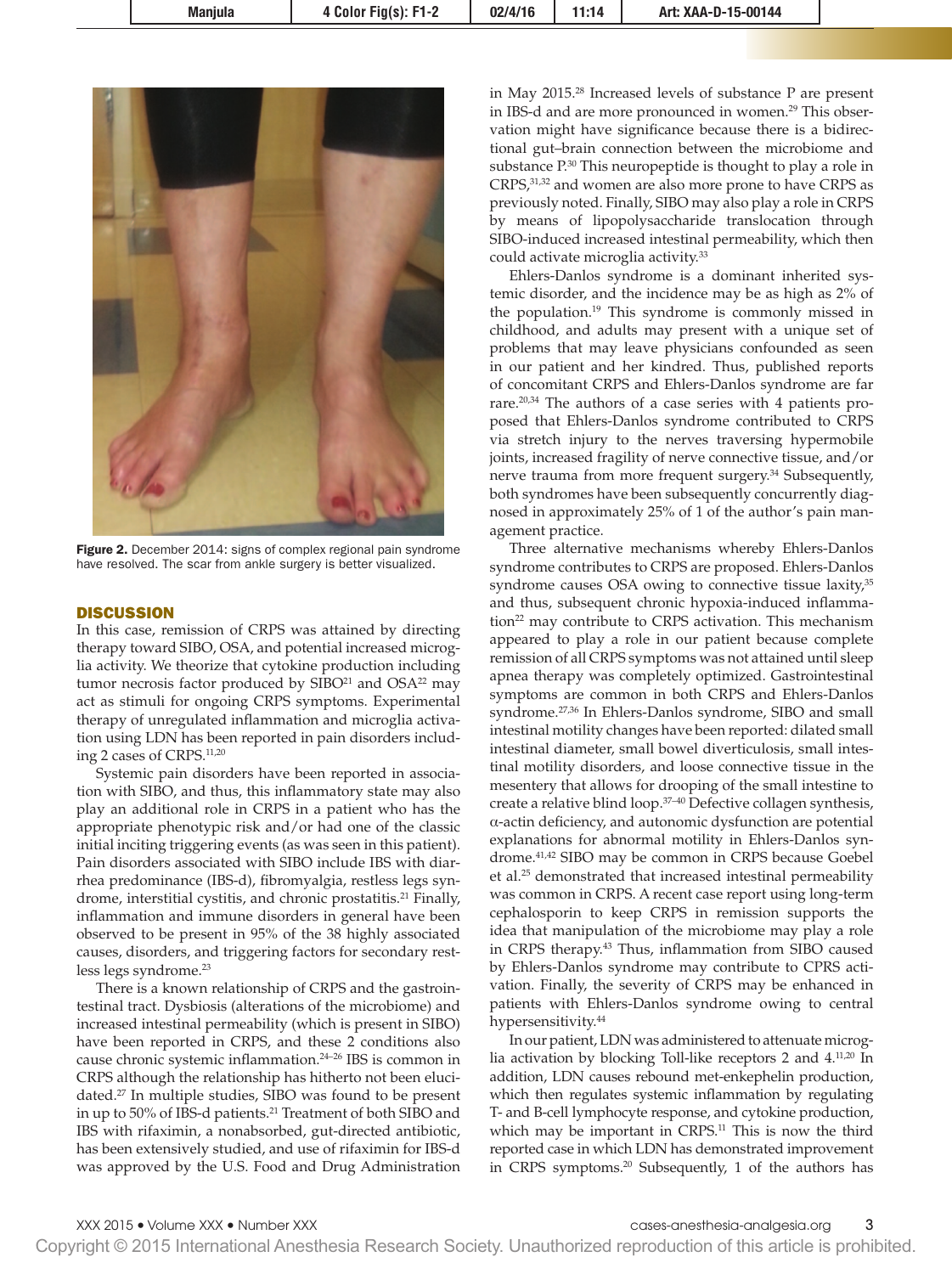used this therapy frequently in his practice and has observed therapeutic benefit in patients with CRPS. Administration of LDN as off-label use for pain control is experimental.

The limitations of this report include that CRPS symptoms might have gone into spontaneous remission although most patients experience symptoms for many years.<sup>6,7</sup> The unremitting nature of this patient's symptoms and the rapid response to each course of therapy argue against this concern. Multimodality therapy was administered so it is unknown how much each contributed to remission of CRPS symptoms. However, a multimodality approach by pain management physicians is commonplace in CRPS.<sup>1</sup>

Physicians may not be familiar with the SIBO link to IBS, and thus, gastrointestinal symptoms may be dismissed as unrelated problems in the patient with CRPS. OSA may go unrecognized because sleep disturbance is common in CRPS and is often blamed on pain. An epidemiological study of the prevalence of Ehlers-Danlos syndrome, SIBO, and OSA is required to further understand the roles that these conditions may play in CRPS. It is possible that undiagnosed Ehlers-Danlos syndrome in patients with CRPS could also explain some cases of familial CRPS. We theorize that recognition and treatment of underlying causes of inflammation are likely to be important future modalities in CRPS.  $\blacksquare$ 

### REFERENCES

- 1. Harden RN, Oaklander AL, Burton AW, Perez RS, Richardson K, Swan M, Barthel J, Costa B, Graciosa JR, Bruehl S; Reflex Sympathetic Dystrophy Syndrome Association. Complex regional pain syndrome: practical diagnostic and treatment guidelines, 4th edition. Pain Med 2013;14:180–229
- 2. Borchers AT, Gershwin ME. Complex regional pain syndrome: a comprehensive and critical review. Autoimmun Rev 2014;13:242–65
- 3. Sandroni P, Benrud-Larson LM, McClelland RL, Low PA. Complex regional pain syndrome type I: incidence and prevalence in Olmsted county, a population-based study. Pain 2003;103:199–207
- 4. de Mos M, de Bruijn AG, Huygen FJ, Dieleman JP, Stricker BH, Sturkenboom MC. The incidence of complex regional pain syndrome: a population-based study. Pain 2007;129:12–20
- 5. de Rooij AM, de Mos M, Sturkenboom MC, Marinus J, van den Maagdenberg AM, van Hilten JJ. Familial occurrence of complex regional pain syndrome. Eur J Pain 2009;13:171–7
- 6. Schwartzman RJ, Erwin KL, Alexander GM. The natural history of complex regional pain syndrome. Clin J Pain 2009;25:273–80
- 7. de Mos M, Huygen FJ, van der Hoeven-Borgman M, Dieleman JP, Ch Stricker BH, Sturkenboom MC. Outcome of the complex regional pain syndrome. Clin J Pain 2009;25:590–7
- 8. Wieseler-Frank J, Maier SF, Watkins LR. Immune-to-brain communication dynamically modulates pain: physiological and pathological consequences. Brain Behav Immun 2005;19:104–11
- 9. Schlereth T, Drummond PD, Birklein F. Inflammation in CRPS: role of the sympathetic supply. Auton Neurosci 2014;182:102–7
- 10. Lourbopoulos A, Ertürk A, Hellal F. Microglia in action: how aging and injury can change the brain's guardians. Front Cell Neurosci 2015;9:54
- 11. Younger J, Parkitny L, McLain D. The use of low-dose naltrexone (LDN) as a novel anti-inflammatory treatment for chronic pain. Clin Rheumatol 2014;33:451–9
- 12. Del Valle L, Schwartzman RJ, Alexander G. Spinal cord histopathological alterations in a patient with longstanding complex regional pain syndrome. Brain Behav Immun 2009;23:85–91
- 13. Hadjiargyrou M, O'Keefe RJ. The convergence of fracture repair and stem cells: interplay of genes, aging, environmental factors and disease. J Bone Miner Res 2014;29:2307–22
- 14. Dahl K, Ahmed LA, Joakimsen RM, Jørgensen L, Eggen AE, Eriksen EF, Bjørnerem Å. High-sensitivity C-reactive protein is an independent risk factor for non-vertebral fractures in women and men: the Tromsø Study. Bone 2015;72:65–70
- 15. Szarka A, Rigó J Jr, Lázár L, Beko G, Molvarec A. Circulating cytokines, chemokines and adhesion molecules in normal pregnancy and preeclampsia determined by multiplex suspension array. BMC Immunol 2010;11:59
- 16. Hristov M, Weber C. Myocardial infarction and inflammation: lost in the biomarker labyrinth. Circ Res 2015;116:781–3
- 17. Chae J. Poststroke complex regional pain syndrome. Top Stroke Rehabil 2010;17:151–62
- 18. Parkitny L, McAuley JH, Di Pietro F, Stanton TR, O'Connell NE, Marinus J, van Hilten JJ, Moseley GL. Inflammation in complex regional pain syndrome: a systematic review and meta-analysis. Neurology 2013;80:106–17
- 19. Castori M. Ehlers-Danlos syndrome, hypermobility type: an underdiagnosed hereditary connective tissue disorder with mucocutaneous, articular, and systemic manifestations. ISRN Dermatol 2012;2012:1768–90
- 20. Chopra P, Cooper MS. Treatment of complex regional pain syndrome (CRPS) using low dose naltrexone (LDN). J Neuroimmune Pharmacol 2013;8:470–6
- 21. Turnbull LK, Mullin GE, Weinstock LB. Principles of integrative gastroenterology: systemic signs of underlying digestive dysfunction and disease. In: Mullen G, ed. Integrative Gastroenterology. Weil Integrative Medical Library, Oxford University Press, 2011:84–98
- 22. Arnaud C, Dematteis M, Pepin JL, Baguet JP, Lévy P. Obstructive sleep apnea, immuno-inflammation, and atherosclerosis. Semin Immunopathol 2009;31:113–25
- 23. Weinstock LB, Walters AS, Paueksakon P. Restless legs syndrome—theoretical roles of inflammatory and immune mechanisms. Sleep Med Rev 2012;16:341–54
- 24. Reichenberger ER, Alexander GM, Perreault MJ, Russell JA, Schwartzman RJ, Hershberg U, Rosen G. Establishing a relationship between bacteria in the human gut and complex regional pain syndrome. Brain Behav Immun 2013;29:62–9
- 25. Goebel A, Buhner S, Schedel R, Lochs H, Sprotte G. Altered intestinal permeability in patients with primary fibromyalgia and in patients with complex regional pain syndrome. Rheumatology 2008;47:1223–7
- 26. Tojo R, Suárez A, Clemente MG, de los Reyes-Gavilán CG, Margolles A, Gueimonde M, Ruas-Madiedo P. Intestinal microbiota in health and disease: role of bifidobacteria in gut homeostasis. World J Gastroenterol 2014;20:15163–76
- 27. Birley T, Goebel A. Widespread pain in patients with complex regional pain syndrome. Pain Pract 2014;14:526–31
- 28. Schoenfeld P, Pimentel M, Chang L, Lembo A, Chey WD, Yu J, Paterson C, Bortey E, Forbes WP. Safety and tolerability of rifaximin for the treatment of irritable bowel syndrome without constipation: a pooled analysis of randomised, doubleblind, placebo-controlled trials. Aliment Pharmacol Ther 2014;39:1161–8
- 29. Sohn W, Lee OY, Lee SP, Lee KN, Jun DW, Lee HL, Yoon BC, Choi HS, Sim J, Jang KS. Mast cell number, substance P and vasoactive intestinal peptide in irritable bowel syndrome with diarrhea. Scand J Gastroenterol 2014;49:43–51
- 30. Holzer P, Farzi A. Neuropeptides and the microbiota-gut-brain axis. Adv Exp Med Biol 2014;817:195–219
- 31. Gradl G, Finke B, Schattner S, Gierer P, Mittlmeier T, Vollmar B. Continuous intra-arterial application of substance P induces signs and symptoms of experimental complex regional pain syndrome (CRPS) such as edema, inflammation and mechanical pain but no thermal pain. Neuroscience 2007;148:757–65
- 32. Birklein F, Schmelz M. Neuropeptides, neurogenic inflammation and complex regional pain syndrome (CRPS). Neurosci Lett 2008;437:199–202
- 33. Chen Z, Jalabi W, Shpargel KB, Farabaugh KT, Dutta R, Yin X, Kidd GJ, Bergmann CC, Stohlman SA, Trapp BD. Lipopolysaccharide-induced microglial activation and neuroprotection against experimental brain injury is independent of hematogenous TLR4. J Neurosci 2012;32:11706–15
- 34. Stoler JM, Oaklander AL. Patients with Ehlers Danlos syndrome and CRPS: a possible association? Pain 2006;123:204–9
- 35. Guilleminault C, Primeau M, Chiu HY, Yuen KM, Leger D, Metlaine A. Sleep-disordered breathing in Ehlers-Danlos syndrome: a genetic model of OSA. Chest 2013;144:1503–11

Copyright © 2015 International Anesthesia Research Society. Unauthorized reproduction of this article is prohibited.